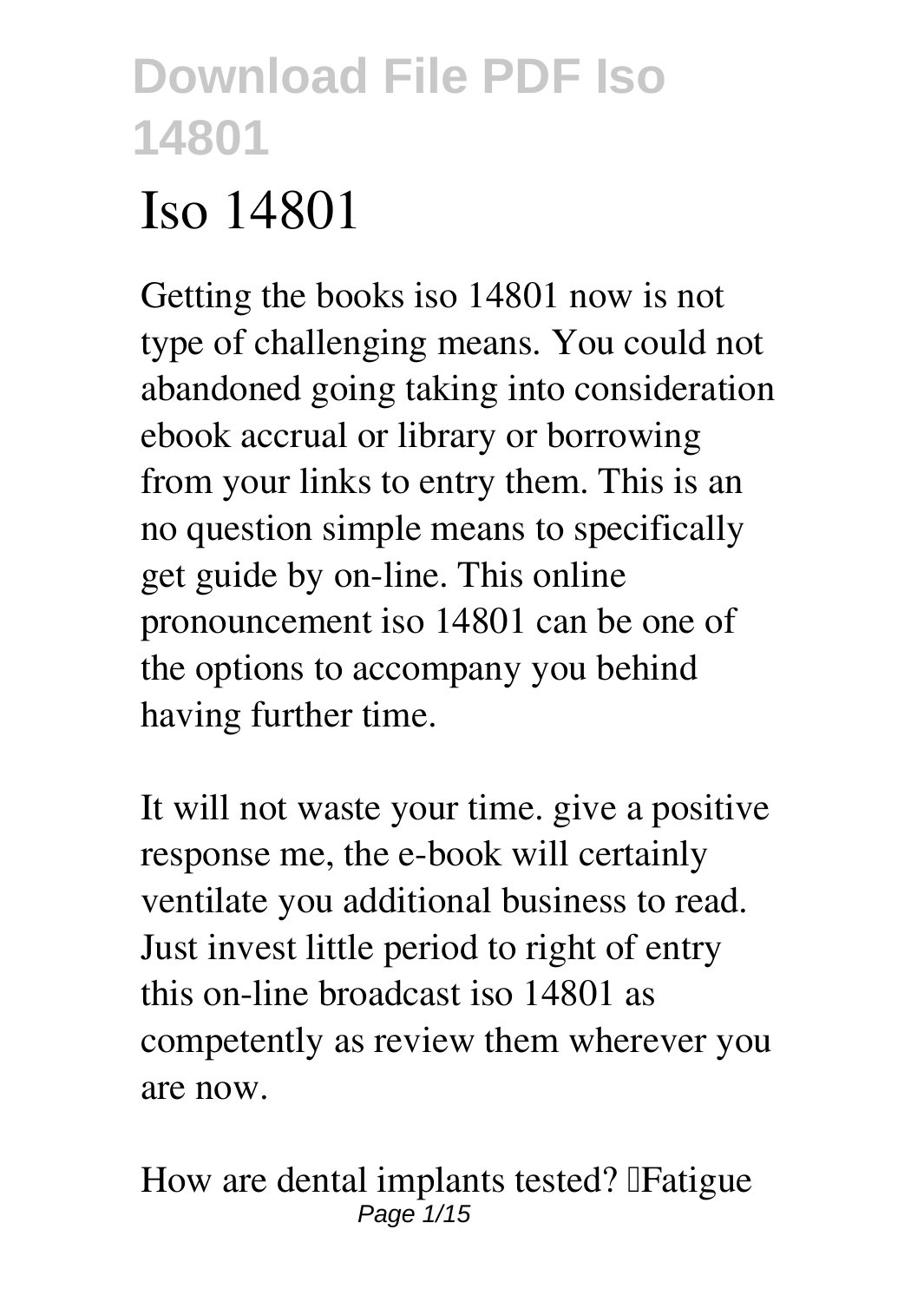*test demo* Dynamic Fatigue Testing of Dental Implants to ISO 14801 on **ElectroPuls**<sup>Ⅱ</sup> Fatigue test on dental implants - von dentalen Implantaten (ISO 14801) Dentures vs Over-Denture (aka Snap In Denture) vs All-on-4 Dental Implants Compare Prosthetic Options for Full Mouth Dental Implants Implant Overdentures - Advantages and Disadvantages - Brighton Implant Clinic The Top 5 Most Important Questions to Ask Your All on 4 Dental Implant Provider Krista Swensen All-on-4 Dental Implant Smile Reveal and Review Dental Education: The Evolution of Implant Connections Feb 15, 2017 *FILO Implantology Course in Thessaloniki, Greece. Top 10 Factors That Affect All on 4 Dental Implants Cost (Full Conversation)* Teeth in a Day dental implants: what to expect *All on 4 Dental Implants Cost* DENTAL IMPLANTS - Page 2/15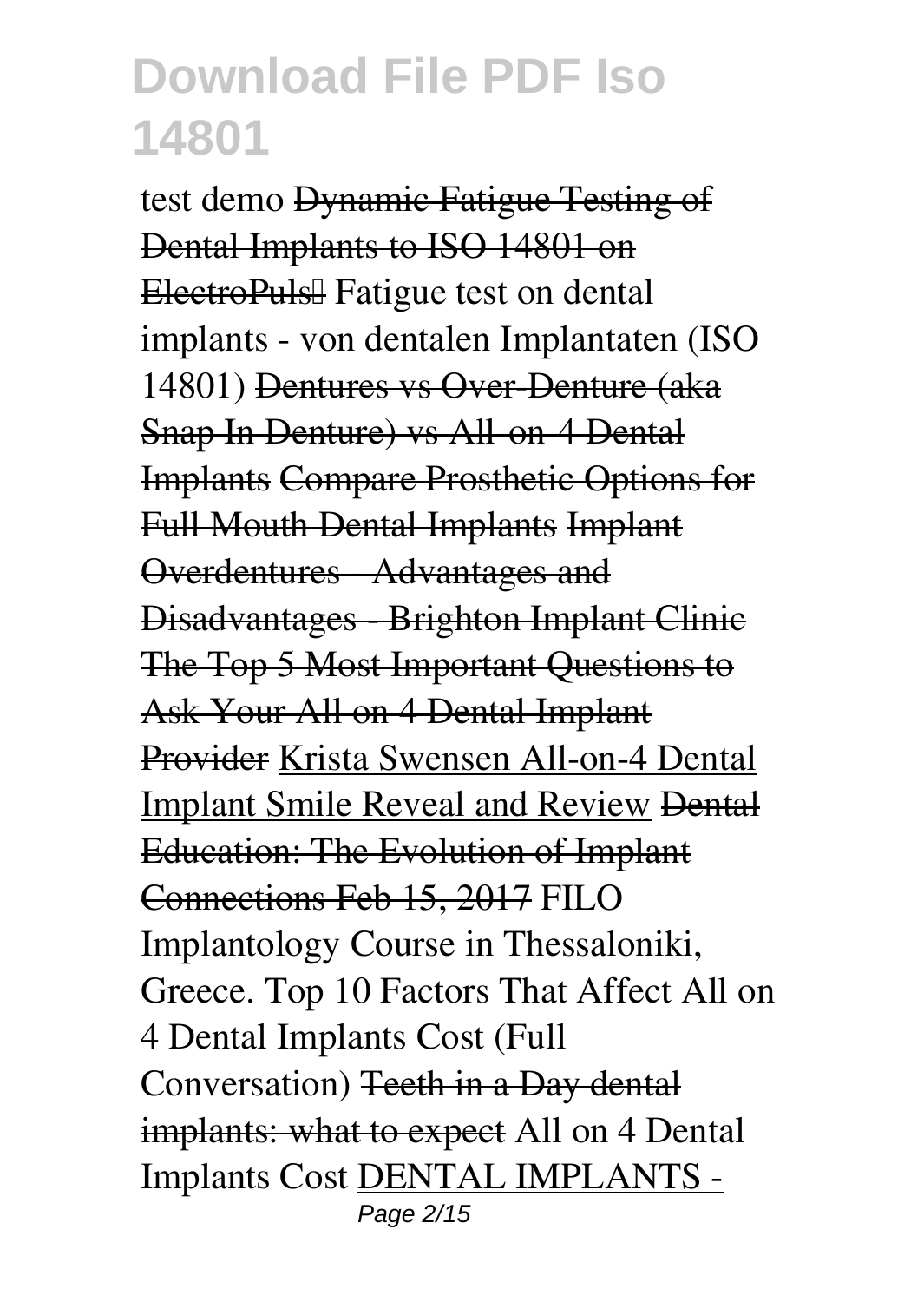MOST COMMON QUESTIONS | Bethany Wilhelm Don't get dental implants before watching this! *Why dental implants hurt! - Dentist explains...* ALL ON 4 DENTAL IMPLANTS 7 MONTH UPDATE Bad teeth, dentures, and dental implants: My Story How much do dentures and implants cost? *Mini Dental Implants, How They Work.* **How Much Do Dental Implants Cost, Medicaid, Medicare and Insurance**

Secret Dental Implant Problems Bone Supported Surgical Guides and Prosthetics in House *Oral Surgery | Implants | NBDE Part II* **easy explanation of overdenture implant (mandibular overdenture)** Basic Implant Prosthodontics: Fixed and Removable Why I Went to Turkey for the Dentist (full disclosure) *When Implants Fail: How, Why \u0026 What to Do Straumann® Mini Implant System Step by Step* Setting up and Running ISO 14801 Page 3/15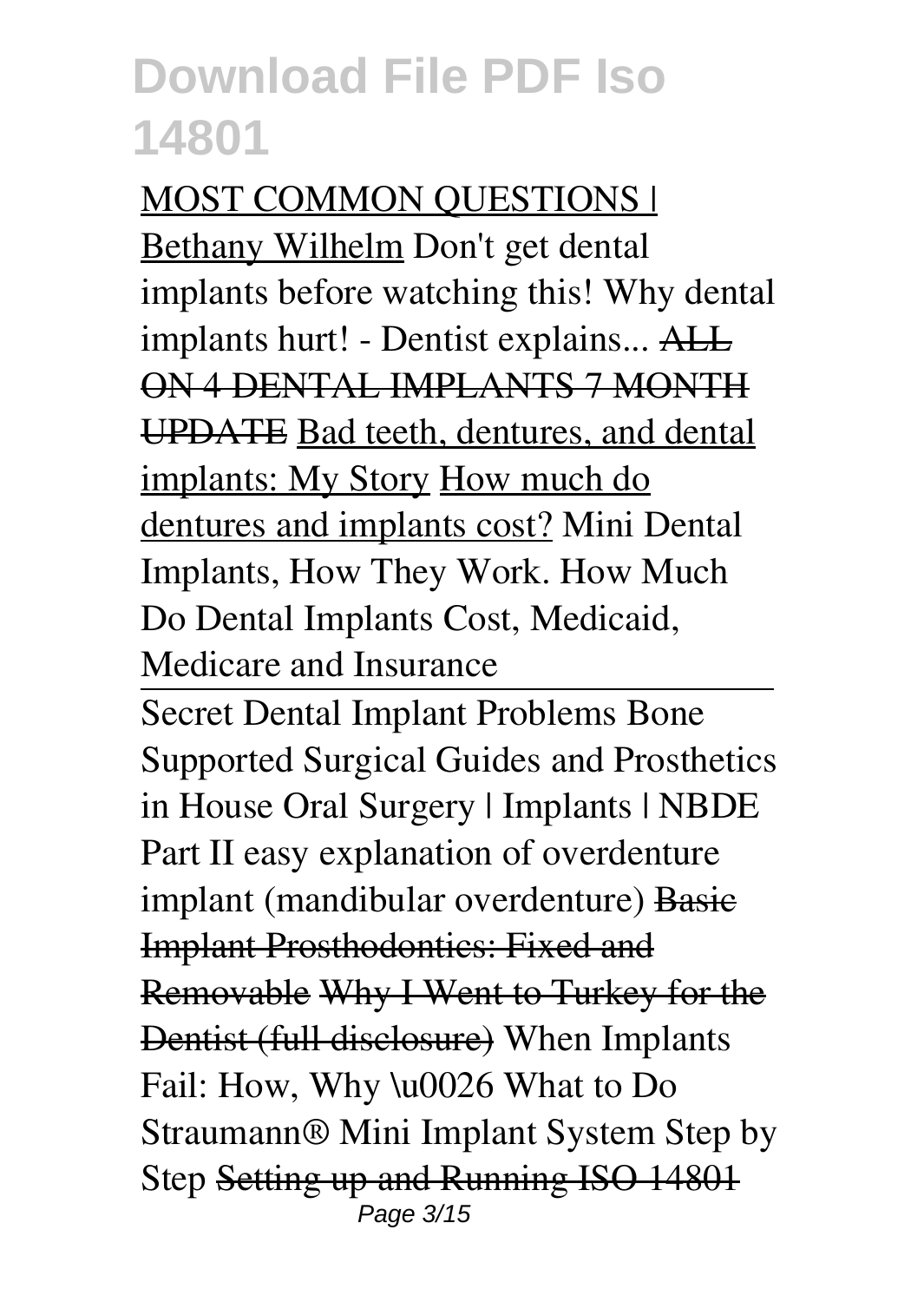#### Dental Implant Testing with ADMET's **MTESTOuattro**

Iso 14801

ISO 14801:2016 specifies a method of dynamic testing of single post endosseous dental implants of the transmucosal type in combination with their premanufactured prosthetic components. It is most useful for comparing endosseous dental implants of different designs or sizes. This International Standard is not a test of the fundamental fatigue properties of the materials from which the ...

#### ISO - ISO 14801:2016 - Dentistry — Implants Dynamic ...

Abstract ISO 14801:2007 specifies a method of fatigue testing of single post endosseous dental implants of the transmucosal type and their premanufactured prosthetic components. It Page 4/15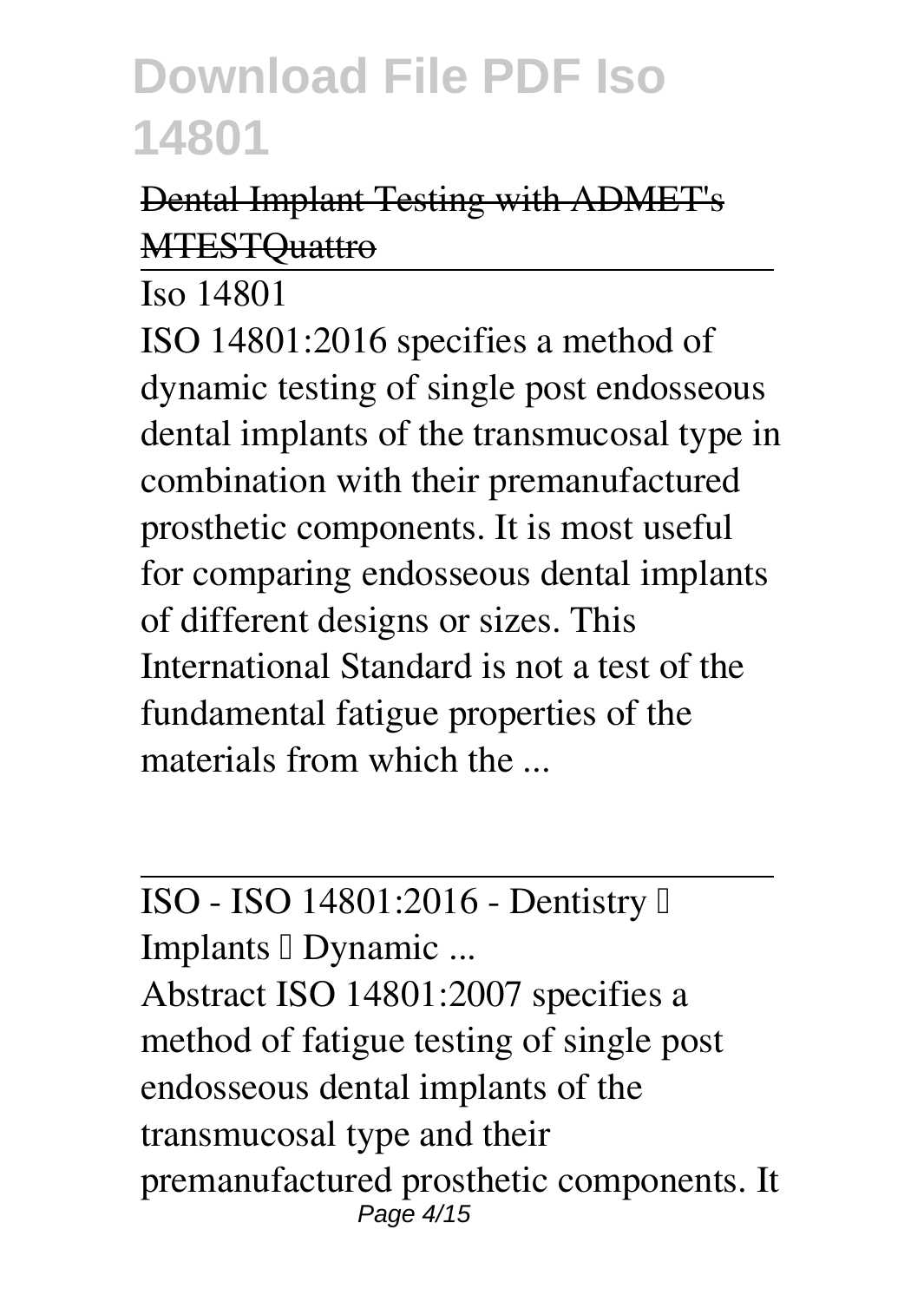is most useful for comparing endosseous dental implants of different designs or sizes.

ISO - ISO 14801:2007 - Dentistry — Implants Dynamic ... Previously ISO 14801:2016; Now under development ISO/CD 14801 Got a question? Check out our FAQs. Customer care +41 22 749 08 88. customerservice@iso.org. Opening hours: Monday to Friday - 09:00-12:00, 14:00-17:00 (UTC+1) Keep up to date with ISO. Sign up to our newsletter for the latest news, views and product information. Subscribe. Store; Standards catalogue; ICS; 11; 11.060; 11.060.15;  $ISO$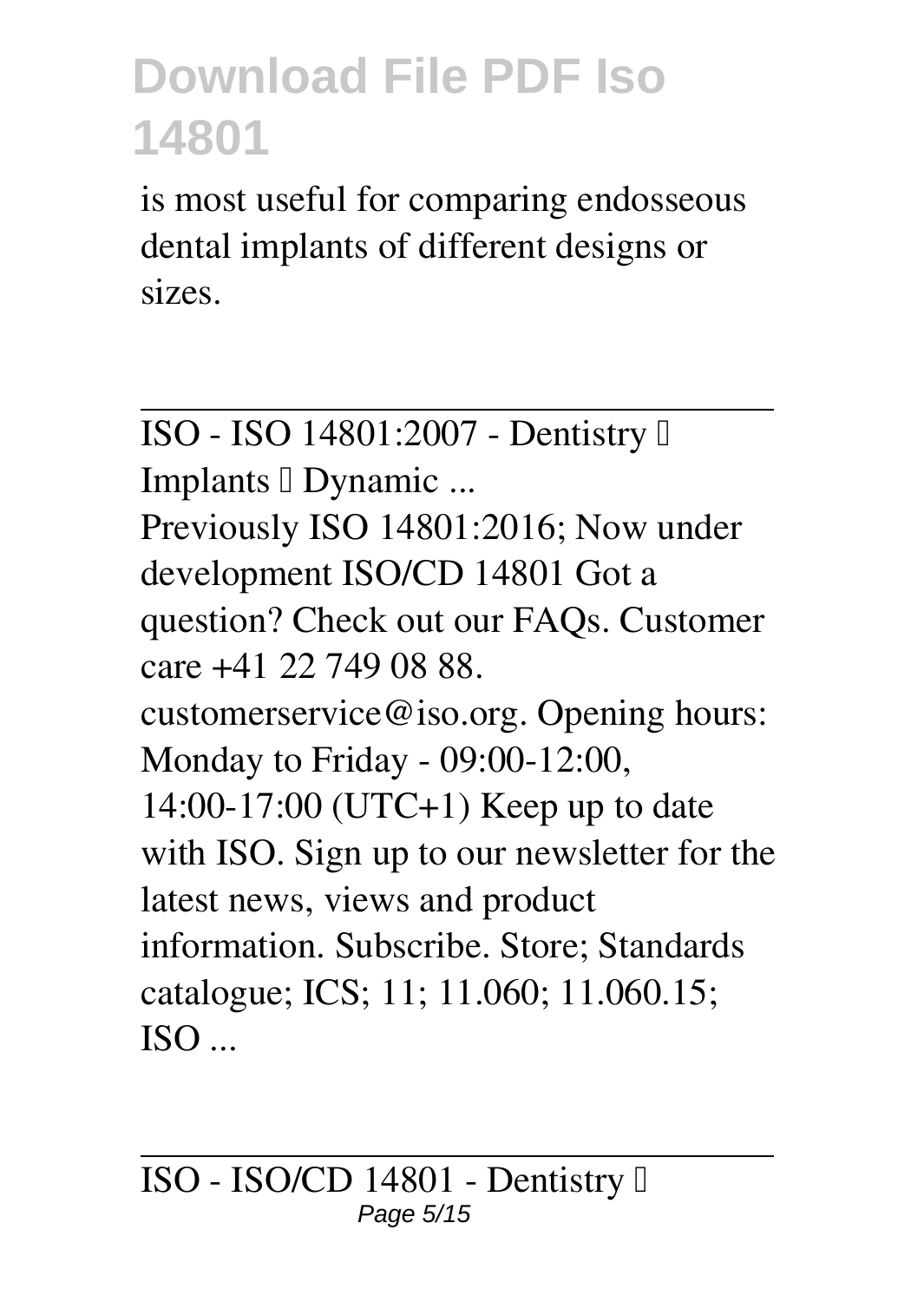Implants  $\mathbb I$  Dynamic ... ISO 14801 *IDentistry I Implants I* Dynamic fatigue test for endosseous dental implants<sup>[]</sup> specifies the procedure for fatigue testing dental implants. Dental implants are designed by various manufacturers and are of different geometries and sizes depending on where they are placed within the mouth.

ISO 14801 Dynamic Fatigue Testing Dental Implants - Instron ISO 14801:2016 specifies a method of dynamic testing of single post endosseous dental implants of the transmucosal type in combination with their premanufactured prosthetic components. It is most useful for comparing endosseous dental implants of different designs or sizes. This International Standard is not a test of the fundamental fatigue properties of the Page 6/15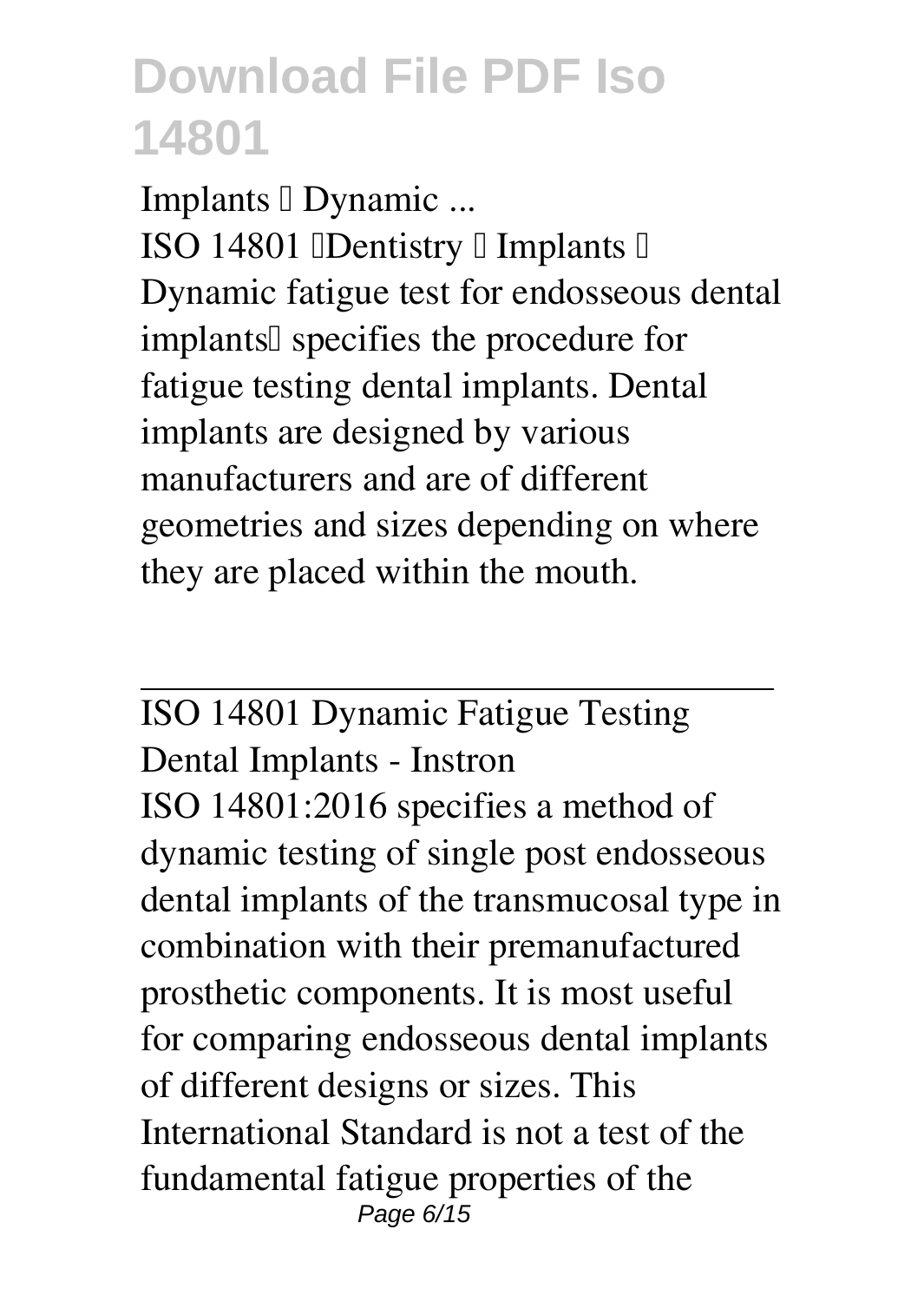materials from which the ...

Standard - Dentistry -- Implants -- Dynamic loading test ... BS EN ISO 14801:2016: Title: Dentistry. Implants. Dynamic loading test for endosseous dental implants: Status: Current, Under review: Publication Date: 30 November 2016: Normative References(Required to achieve compliance to this standard) ISO 1099:2017, ISO 1942, ISO 7500-1, ISO 16443: Informative References(Provided for Information) ISO 6892, ISO 10451, ISO 12107, ASTM E466, ISO 7206-4, ASTM ...

BS EN ISO 14801:2016 - Dentistry. Implants. Dynamic ... ISO 14801:2003 Dentistry  $\Box$  Fatigue test Page 7/15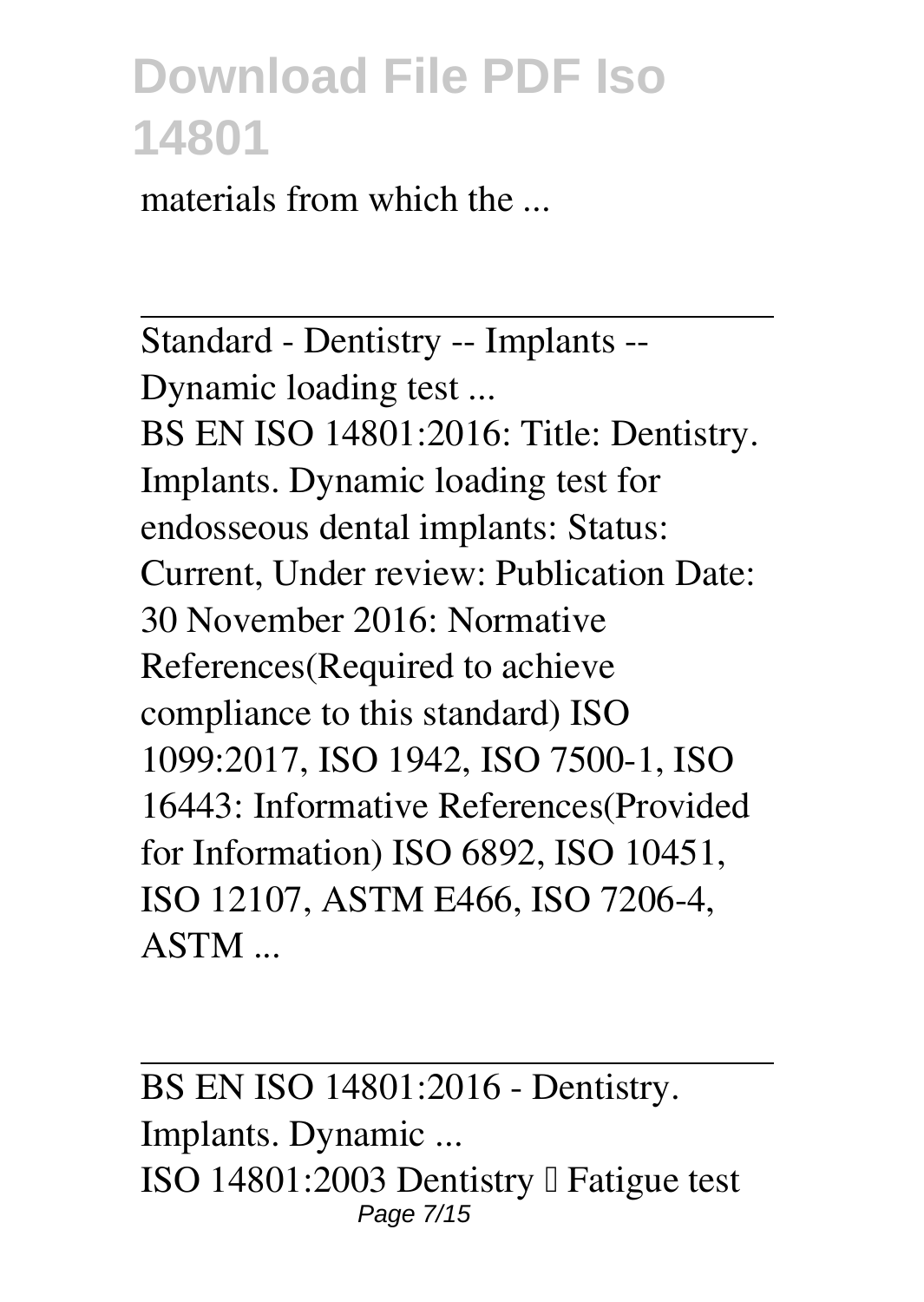for endosseous dental implants. Abstract . ISO 14801:2003 specifies a method of fatigue testing of single-post endosseous dental implants of the transmucosal type. It is most useful for comparing endosseous dental implants of different designs or sizes. While it simulates the functional loading of an endosseous dental implant body and its ...

#### ISO - ISO 14801:2003 - Dentistry — Fatigue test for ...

This third edition cancels and replaces the second edition (ISO 14801:2007), which has been technically revised. 1 Scope. This International Standard specifies a method of dynamic testing of single post endosseous dental implants of the transmucosal type in combination with their premanufactured prosthetic components. It is most useful for Page 8/15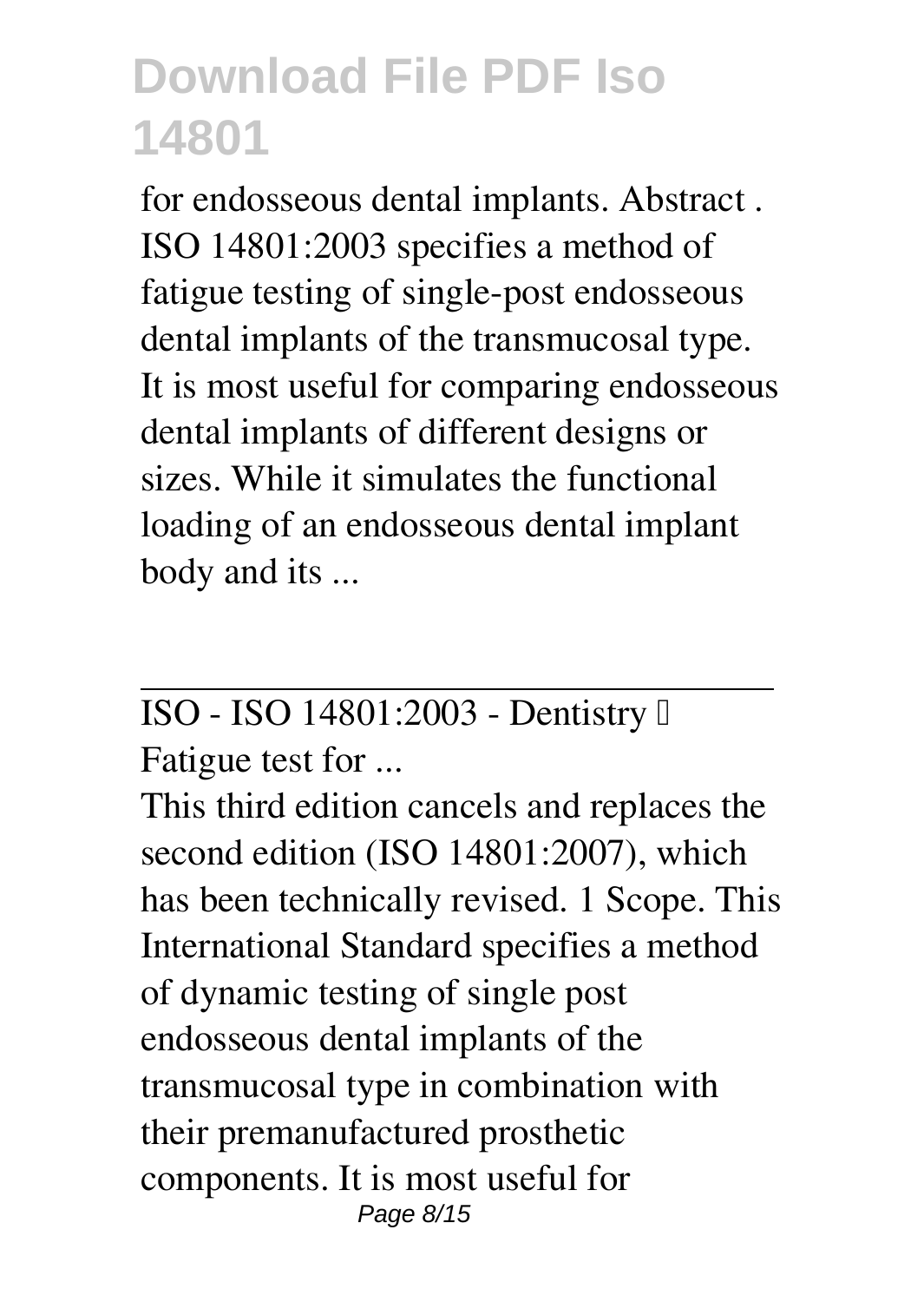comparing endosseous dental implants of different ...

ISO 14801:2016(en), Dentistry ? Implants ? Dynamic loading ...

A total of 66 implants were mounted in different base materials (acrylic, glassfilled epoxy, aluminum) and loaded up to 10(6) cycles per ISO 14801 (20 N to 420-500 N) at frequencies of 2 Hz and ...

(PDF) FEM Simulations of ISO 14801 Implant Fatigue Test Setup Method for compliance with ISO 14801  $-07$  Fatigue tests on dental implants. Determination of an S-N curve with a minimum of eleven dental implants: Number of cycles: 5 million or 2 million; Test frequency up to 15 Hz or 2 Hz; Signal shape: Sine; Benefits of the Test Fixture Page 9/15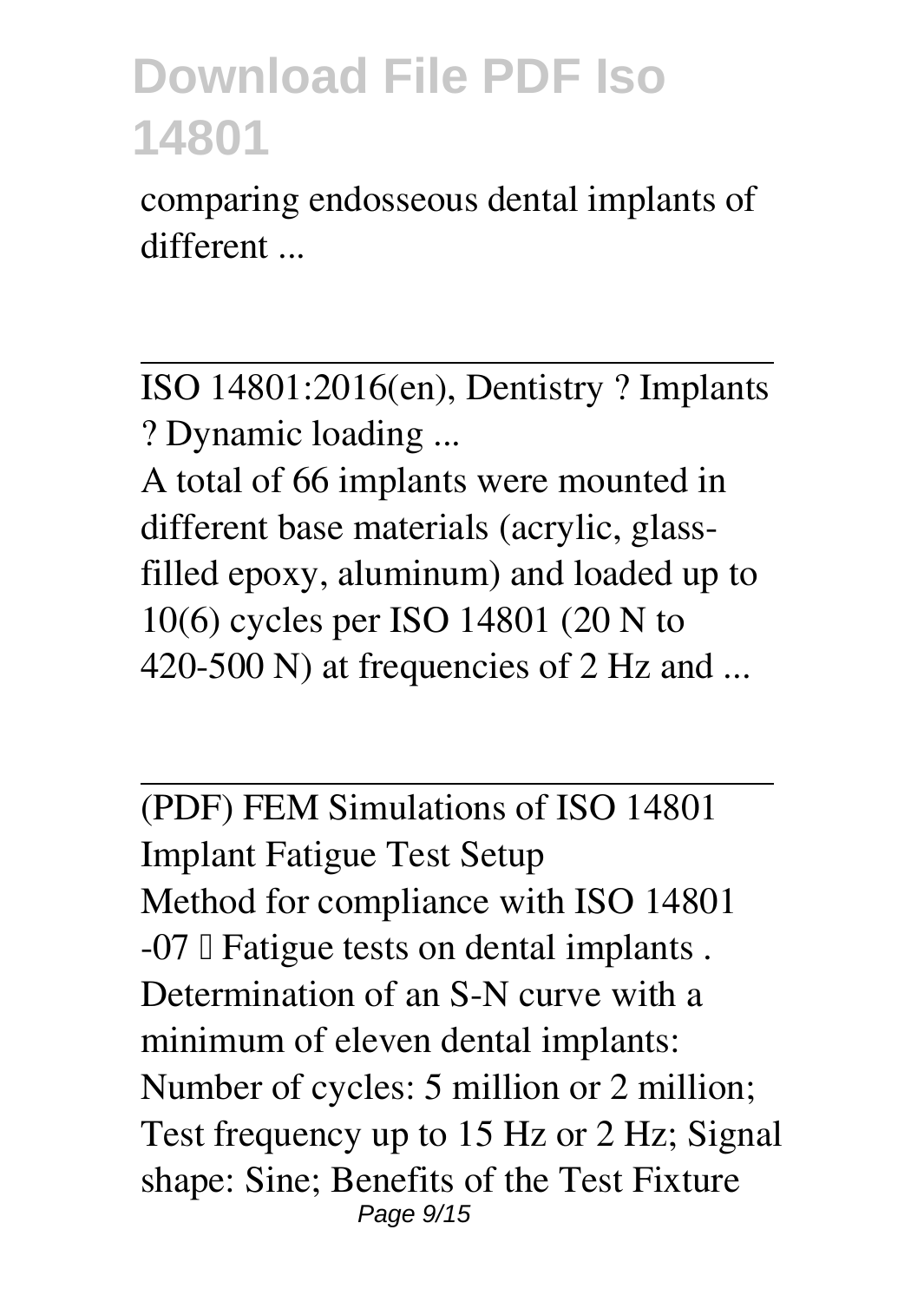for Dental Implants to ISO 14801 . Complete fulfillment of standard IISO 14801-07 Dynamic fatigue testing for ...

Testing of dental implants to ISO 14801 - ZwickRoell BS EN ISO 14801:2007: Title: Dentistry. Implants. Dynamic fatigue test for endosseous dental implants: Status: Revised, Superseded, Withdrawn: Publication Date: 31 December 2007: Withdrawn Date: 30 November 2016: Normative References(Required to achieve compliance to this standard) ISO 1099, ISO 1942, ISO 4965, ISO 7500-1: Informative References(Provided for Information) ASTM E 466-96, ASTM E ...

BS EN ISO 14801:2007 - Dentistry. Implants. Dynamic ... Page 10/15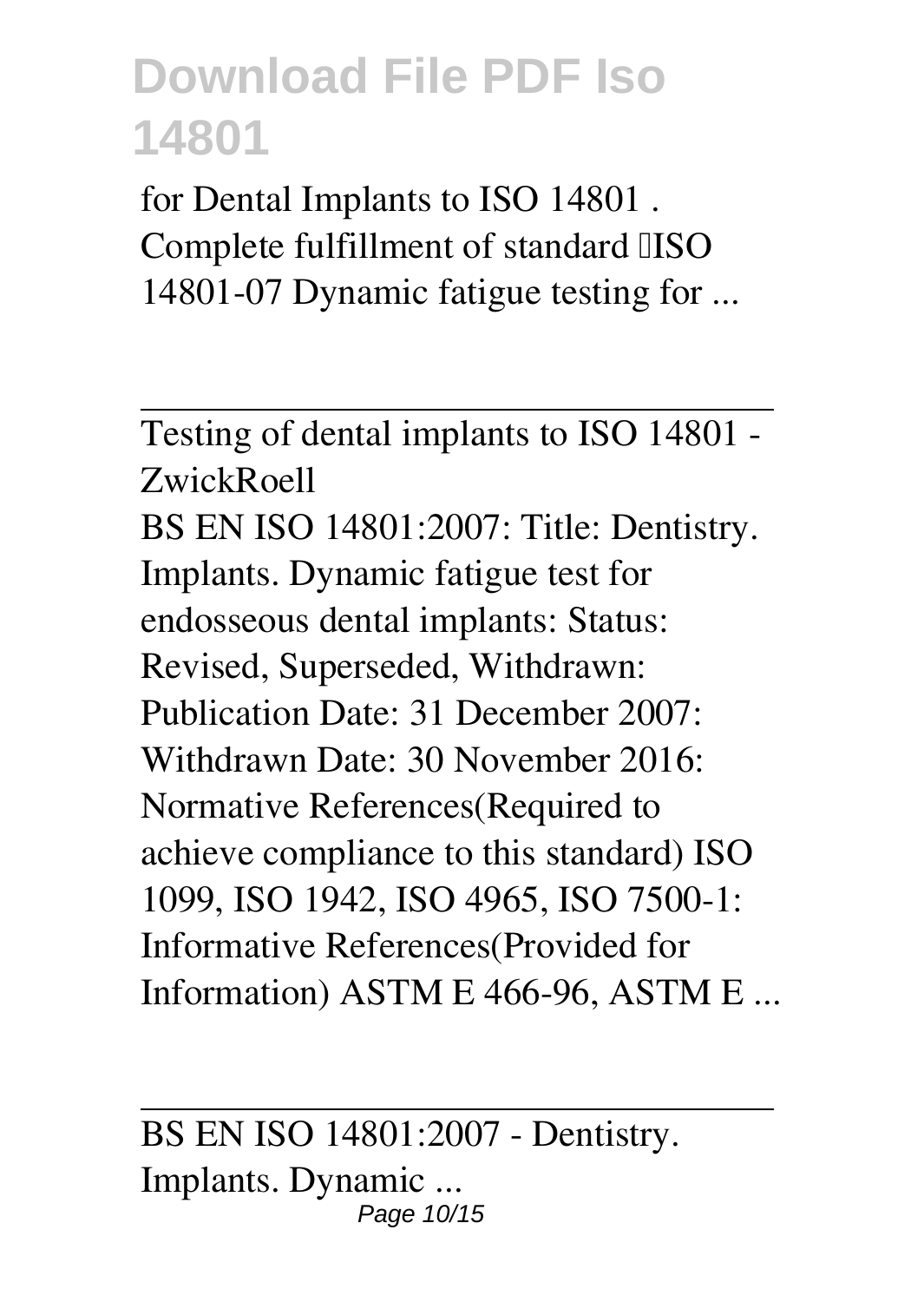ISO 14801:2016 specifies a method of dynamic testing of single post endosseous dental implants of the transmucosal type in combination with their premanufactured prosthetic components. It is most useful for comparing endosseous dental implants of different designs or sizes. This International Standard is not a test of the fundamental fatigue properties of the materials from which the

ISO 14801:2016 | MSS Standards Store International standard ISO/IEC 11801 Information technology  $\mathbb I$  Generic cabling for customer premises specifies generalpurpose telecommunication cabling systems (structured cabling) that are suitable for a wide range of applications (analog and ISDN telephony, various data communication standards, building control systems, factory automation). Page 11/15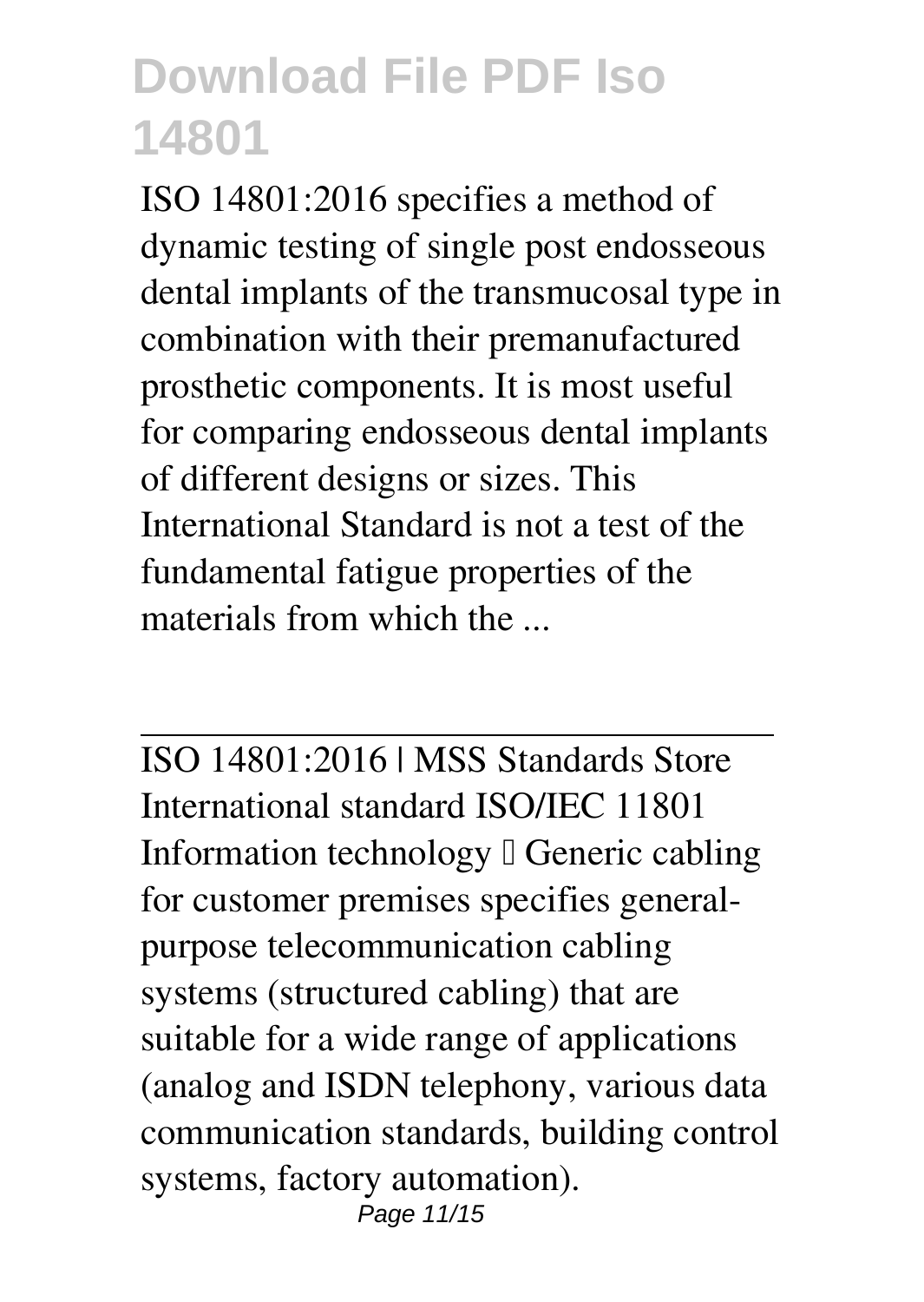ISO/IEC 11801 - Wikipedia Dynamic fatigue test for dental implants to ISO 14801 Dental implants are artificial tooth-roots and are manufactured from pure or high-purity titanium, which the body accepts as if it were its own tissue. As with all medical products, these implants are subject to extremely stringent quality requirements.

Dynamic fatigue test for dental implants to ISO 14801 ISO 14801:2016(E) Foreword ISO (the International Organization for Standardization) is a worldwide federation of national standards bodies (ISO member bodies). The work of preparing International Standards is normally carried out through ISO technical committees. Page 12/15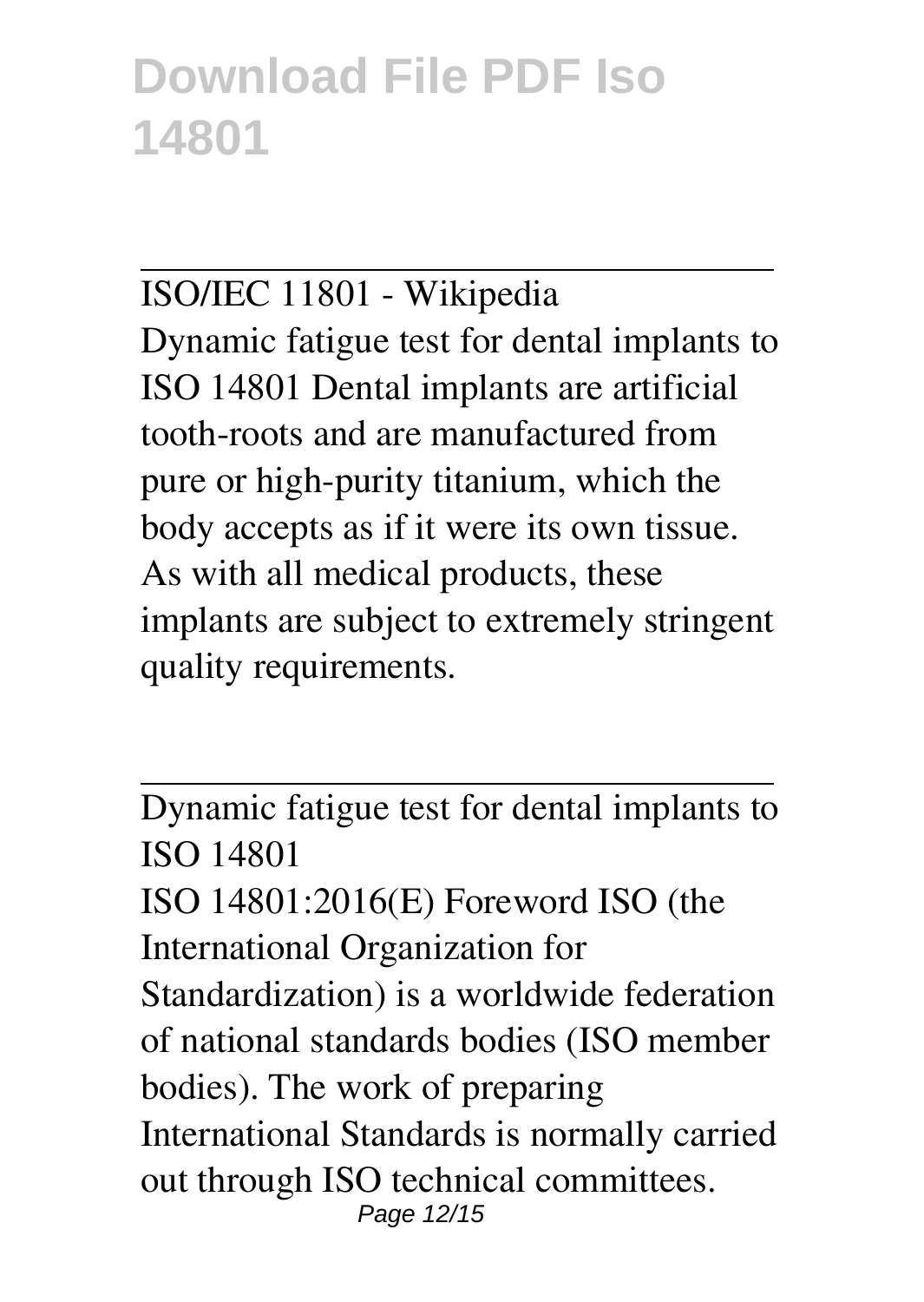Each member body interested in a subject for which a technical

This preview is downloaded from www.sis.se. Buy the entire ... ISO 14801:2016 specifies a method of dynamic testing of single post endosseous dental implants of the transmucosal type in combination with their premanufactured prosthetic components. It is most useful for comparing endosseous dental implants of different designs or sizes.

ISO 14801:2016 - Dentistry - Implants - Dynamic loading ...

ISO 14001 is an international standard in designing and implementing environmental management systems (EMS) that organizations can voluntarily certify for. ISO 14001 certification Page 13/15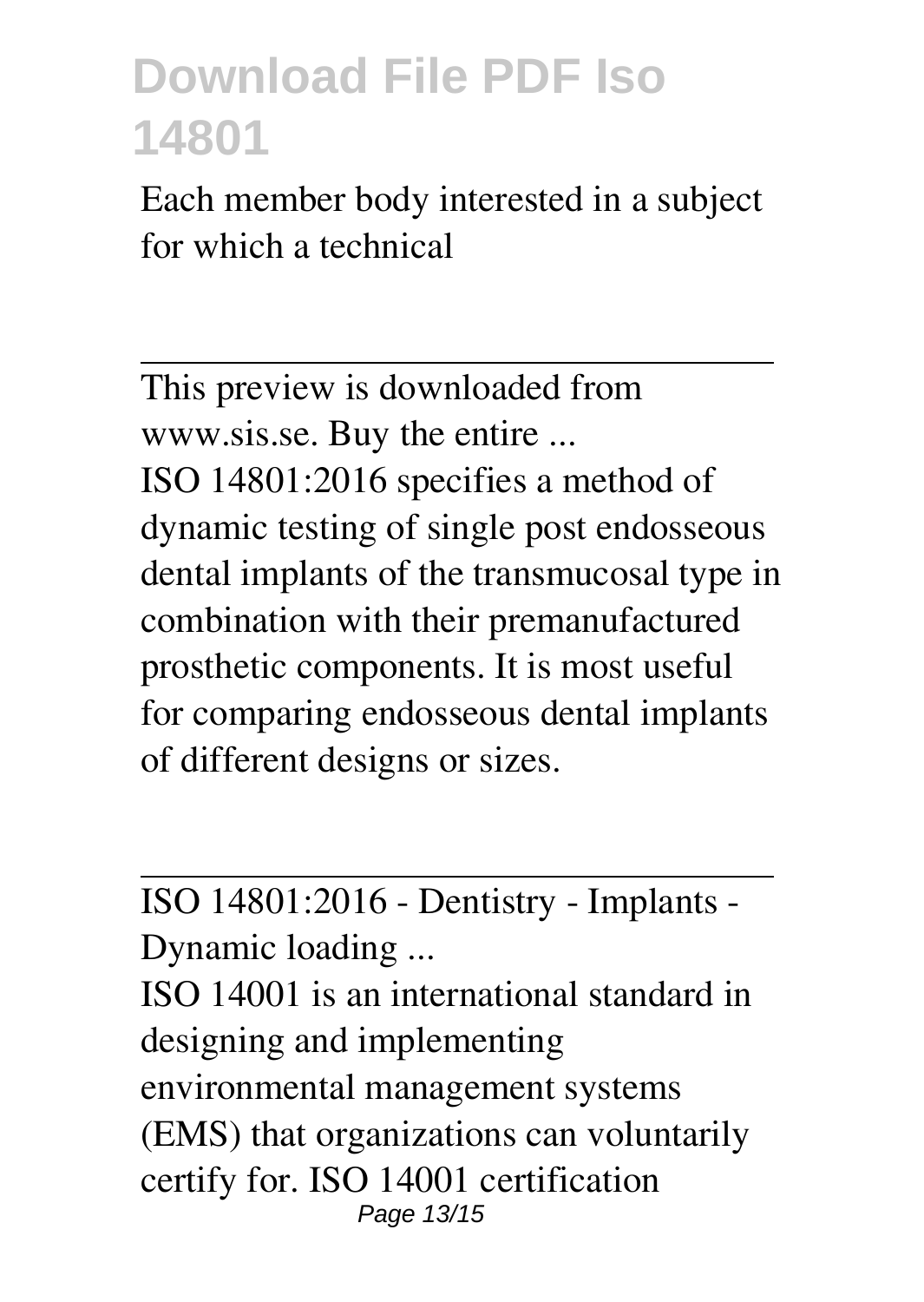enhances green credentials, which subsequently boosts business image, improves cost control, and reduces accidents or incidents caused by environmental factors.

ISO 14001 Checklist [Free Download] iAuditor

ISO 14801: Dentistry - Fatigue test for endosseous dental implants. This International Standard specifies a method of fatigue testing of single post endosseous dental implants of the transmucosal type and their premanufactured prosthetic components. It is most useful for comparing endosseous dental implants of different designs or sizes.

Implant Testing - endolab.org ISO 14801 ISO 14801:2016 specifies a Page 14/15